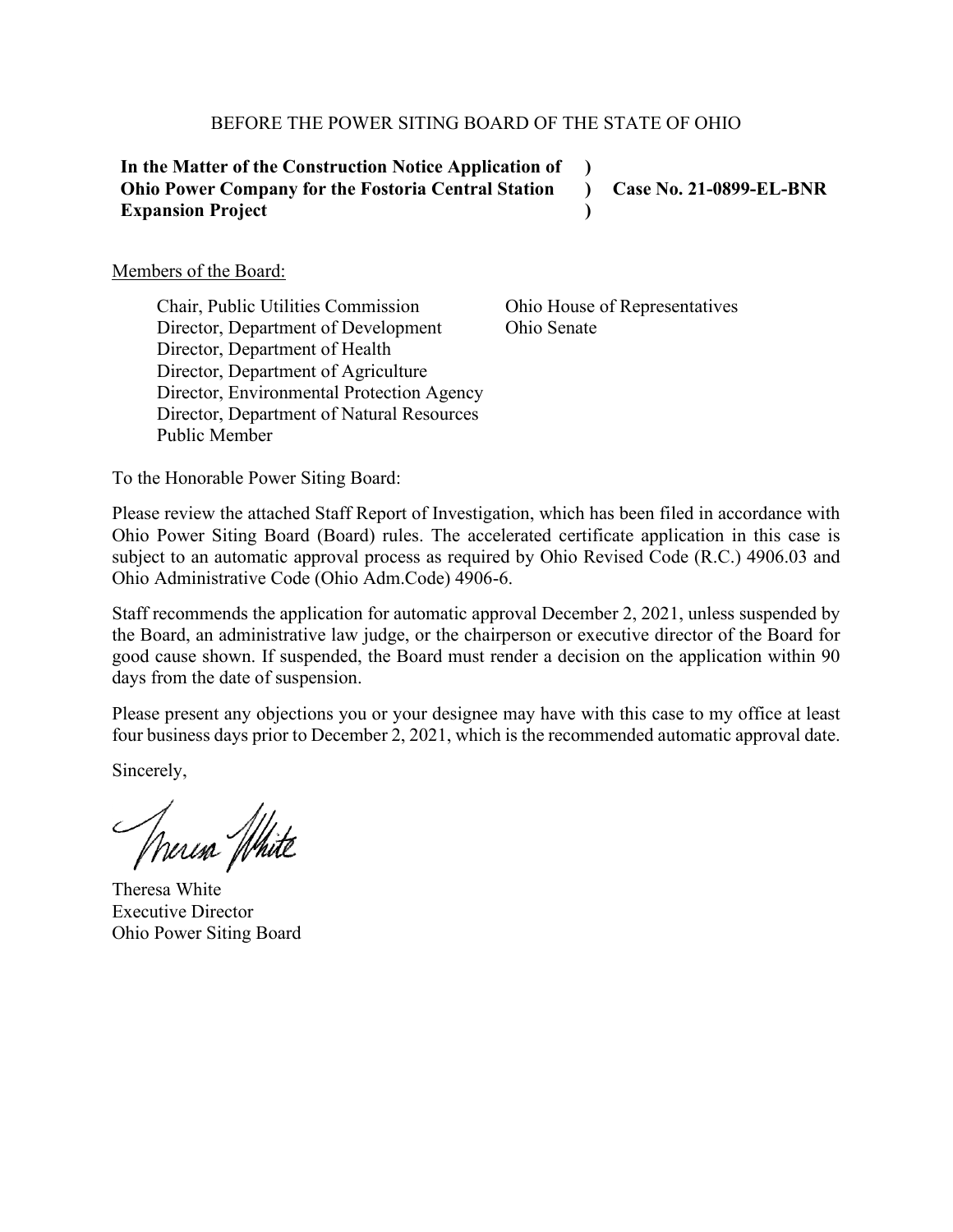# **OPSB STAFF REPORT OF INVESTIGATION**

| <b>Case Number:</b>                                   | 21-0899-EL-BNR                                    |
|-------------------------------------------------------|---------------------------------------------------|
| <b>Project Name:</b>                                  | <b>Fostoria Central Station Expansion Project</b> |
| <b>Project Location:</b>                              | <b>Hancock County</b>                             |
| Applicant:                                            | <b>Ohio Power Company</b>                         |
| <b>Application Filing Date:</b>                       | September 1, 2021                                 |
| <b>Filing Type:</b>                                   | <b>Construction Notice</b>                        |
| <b>Inspection Date:</b>                               | October 26, 2021                                  |
| <b>Report Date:</b>                                   | November 24, 2021                                 |
| <b>Recommended Automatic</b><br><b>Approval Date:</b> | December 2, 2021                                  |
| <b>Applicant's Waiver Requests:</b>                   | None                                              |
| <b>Staff Assigned:</b>                                | A. Conway, J. Cross, M. Bellamy, T. November      |

#### **Summary of Staff Recommendations (see discussion below):**

| Application: $\Box$ Approval $\Box$ Disapproval $\boxtimes$ Approval with Conditions |
|--------------------------------------------------------------------------------------|
| Waiver: $\Box$ Approval $\Box$ Disapproval $\boxtimes$ Not Applicable                |

# **Project Description and Need**

Ohio Power Company (Applicant) proposes to expand the footprint of its existing Fostoria Central Substation and install a new perimeter fence and inner fence system at the substation. There is no transmission line adjustment proposed for this project.

The purpose of this project is to expand the existing substation fence line to allow future addition and upgrade of equipment and infrastructure within the Fostoria Central Station footprint. The Applicant states that these upgrades would bring the station up to current standards to satisfy resiliency, safety, and operational performance. Additionally, the fence is being upgraded to comply with Ohio Power Company and industry standards and guidelines pertaining to public safety and security.

The area within the fence line of the substation would increase by approximately 1.76 acres which is roughly a 24 percent expansion. All work to be performed for this project, including the expanded fence line, is located on the Applicant's property. No additional property easements or approvals from landowners are needed for the proposed project.

The Applicant states that because this proposed project would not result in operational, modeling or topology changes, the project will not be included in the PJM Interconnection, LLC's (PJM)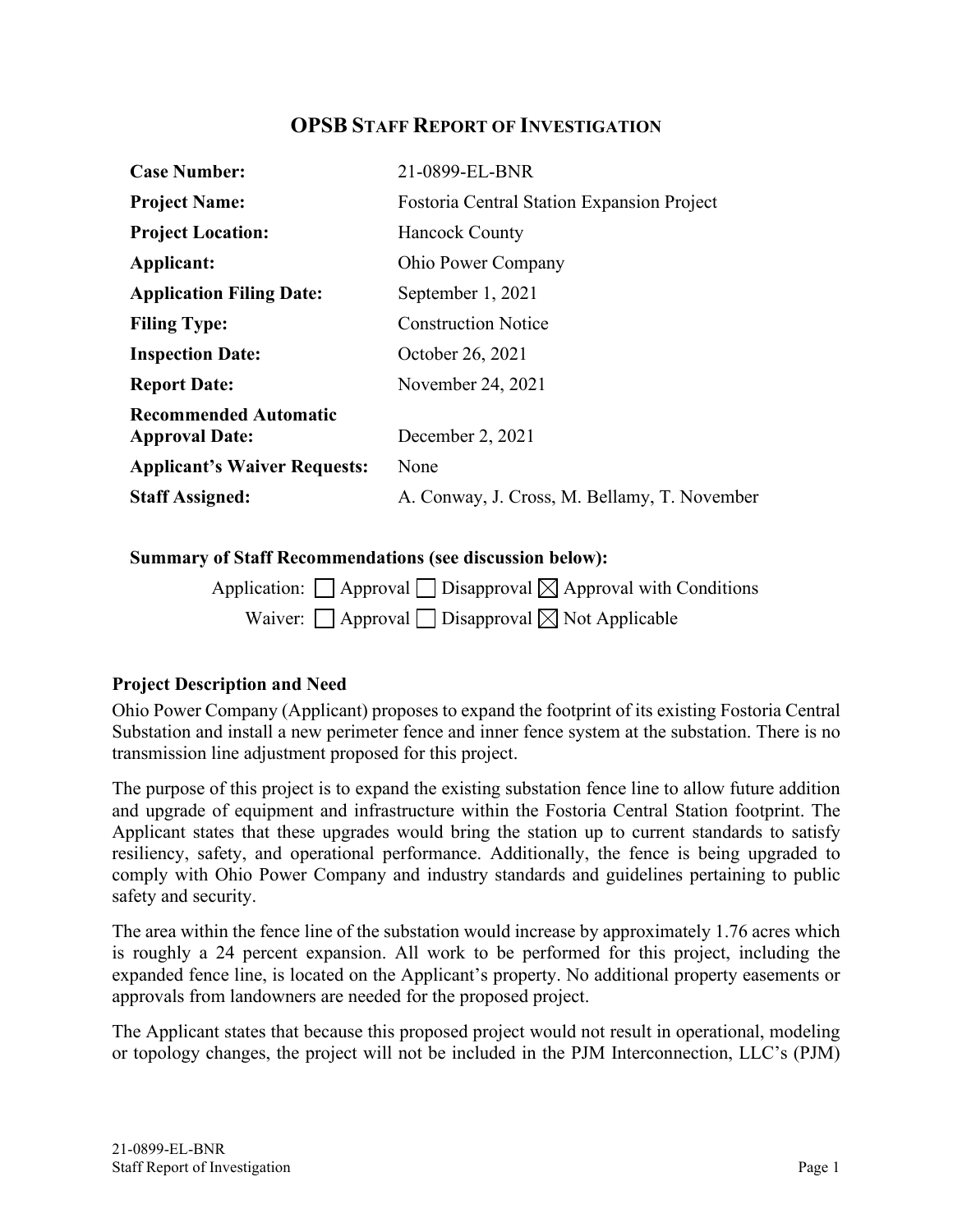Regional Transmission Expansion Plan (RTEP).<sup>[1](#page-2-0)</sup> The Applicant states that PJM is aware of the station upgrade project and has been consulted regarding the project. The proposed project is not expected to adversely impact the existing transmission grid. In addition, the Applicant states the project was not included in the most recent Long-Term Forecast Report (LTFR) because it is an existing substation.<sup>[2](#page-2-1)</sup>

The capital and total cost of this proposed substation expansion project are estimated to be \$6,467,639. The Applicant indicates that all of the cost of this transmission line project would be included in the Applicant's formula rate (i.e., the annual transmission revenue applicable under PJM's Open Access Transmission Tariff, Attachment H-14) and would be assessed on all transmission customers within the AEP Zone.

The Applicant anticipates that construction of this project would begin in the first quarter of 2022, and that the upgraded and expanded substation facility would be placed in service by October 2022.

# **Nature of Impacts**

# *Land Use*

The project is located in Washington Township, Hancock County. Washington Township is an unincorporated area. The land use in the project area is primarily agricultural with scattered residences and commercial facilities nearby, but the substation expansion will occur on land owned by the Applicant. There is also a railroad line south of the substation.

The Applicant has consulted the Hancock County Auditor, and the Applicant states that there is no agricultural district land within the project area.

# *Cultural Resources*

The Applicant's cultural resources consultant performed a literature review and Phase I cultural resource management investigation (archaeology and history/architecture) for the project. The consultant determined that the project would not involve or impact any significant cultural resources or landmarks, and that no further cultural resource management work was considered to be necessary. The findings were submitted to the Ohio Historic Preservation Office (OHPO). The OHPO responded to the consultant in concurrence that this project would not affect historic properties, and that no additional cultural resources studies are needed. Staff agrees with these findings.

<span id="page-2-0"></span><sup>1.</sup> PJM Interconnection, LLC is the regional transmission organization charged with planning for upgrades to the regional transmission system in Ohio. Significant alterations to the transmission system located in the PJM control area are required to submit planned projects for review of system impacts.

PJM's RTEP identifies transmission system additions and improvements needed to keep electricity flowing to the millions of people throughout PJM's region. See PJM Regional Transmission Expansion Plan, <https://www.pjm.com/library/reports-notices/rtep-documents.aspx> (accessed October 5, 2021).

<span id="page-2-1"></span><sup>2.</sup> Staff notes Ohio Revised Code (R.C.) 4935.04 requires an LTFR to include a: "description of proposed changes in the transmission system planned for the next five years." This project being a "change" to the transmission system, Staff recommends the Applicant include future changes to the transmission system, even ones occurring on an "existing substation," within its LTFR.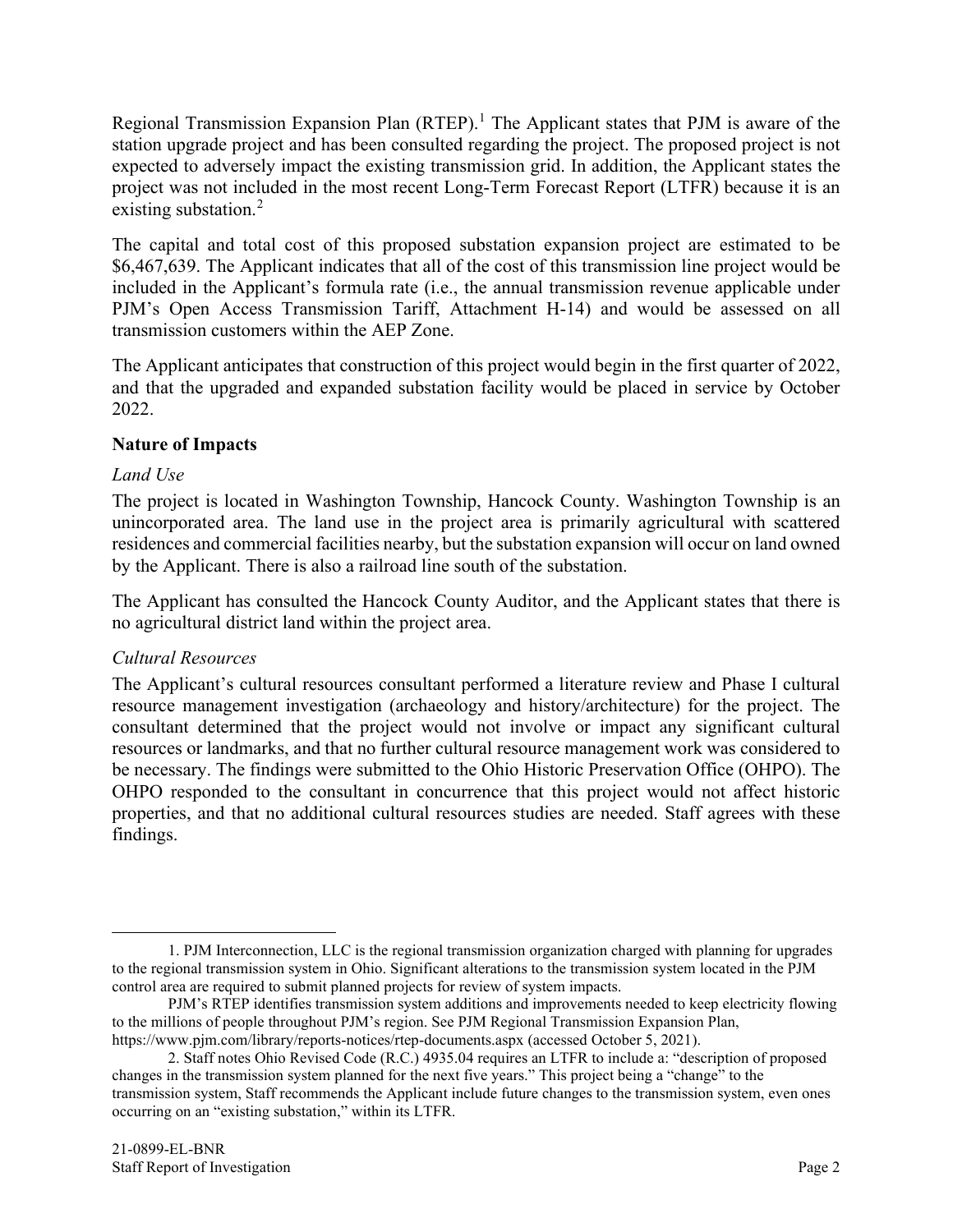#### *Surface Waters*

The Applicant's consultant, AECOM, delineated one category 1 wetland within the project.<sup>[3](#page-3-0)</sup> No impacts are anticipated to this delineated wetland as it would be outside of the proposed project's footprint. No streams were delineated within the project area. A Notice of Intent would be filed with the Ohio Environmental Protection Agency for coverage under its Construction Storm Water General Permit (OHC000005) and a Stormwater Pollution Prevention Plan (SWPPP) would be prepared prior to the start of construction; which is a requirement for that permit. The project is not within a 100-year floodplain and therefore no floodplain permitting would be required.

#### *Threatened and Endangered Species*

Consultation with the Ohio Department of Natural Resources and the U.S. Fish and Wildlife Service did not identify any concerns regarding impacts to listed plant or animal species due to a lack of suitable habitat within the project area. Furthermore, impacts to state and federally listed mussel and fish species would not occur due to no proposed in-water work. Impacts to state and federally listed bat species would not occur as no tree clearing would be anticipated for this proposed project. During the winter months, bats hibernate in caves and abandoned mines, also known as hibernacula. The proposed project is not expected to impact any bat hibernacula.

#### **Conclusion**

Staff's review of the application included consideration of the requirements listed in R.C. 4906.10. Based on Staff's review, the application meets the necessary criteria for granting a certificate. Staff recommends approval of this application on December 2, 2021 subject to the following conditions. Staff notes that its recommendation for approval of this application should not be construed as a recommendation for approval of cost recovery in any ratemaking proceeding.

#### **Conditions**

- (1) The certificate authority provided in this case shall not exempt the facility from any other applicable and lawful local, state, or federal rules or regulations nor be used to affect the exercise of discretion of any other local, state, or federal permitting or licensing authority with regard to areas subject to their supervision or control.
- (2) Prior to the commencement of construction activities in areas that require permits or authorizations by federal or state laws and regulations, the Applicant shall obtain and comply with such permits or authorizations. The Applicant shall provide copies of permits and authorizations, including all supporting documentation, on the case docket prior to commencement of construction.

<span id="page-3-0"></span><sup>3.</sup> Wetlands falling within the purview of the Clean Water Act are regulated within Ohio by R.C. 6111, et seq. and Ohio Adm.Code 3745-1-50, et seq. Ohio Adm.Code 3745-1-54 establishes wetland categories.